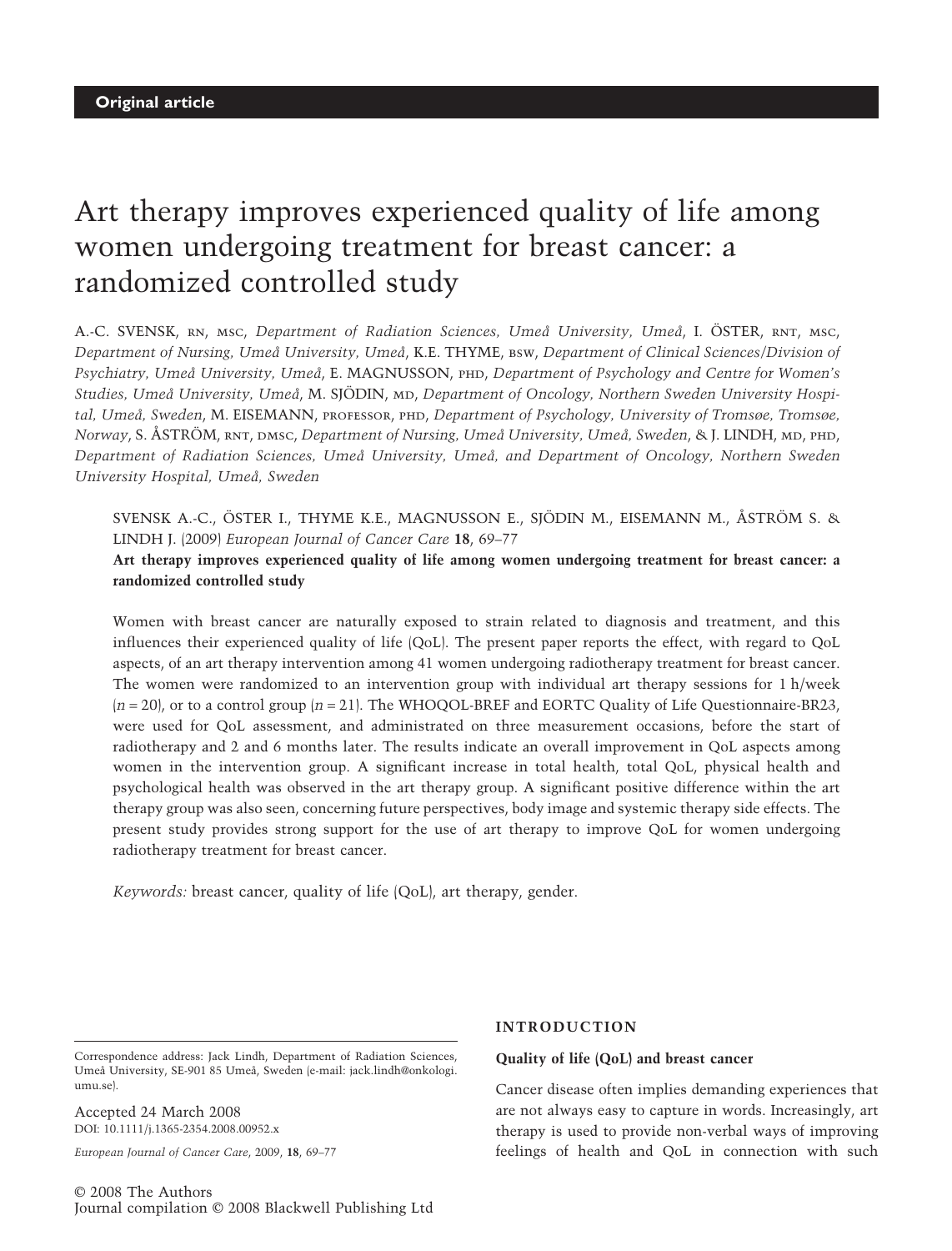experiences of trauma, illness and treatment (Malchiodi 1999). The World Health Organization (WHO) defines QoL as an 'individual's perception of their position in life in the context of the culture and value systems in which they live and in relation to their goals, expectations, standards and concerns'. Furthermore, it is a 'broad ranging concept affected in a complex way by the person's physical health, psychological state, personal beliefs, social relationships and their relationship to salient features of their environment' (The WHOQOL Group 1995).

There are several reasons for assessing QoL in cancer research and in clinical settings. Quality of life is an important indicator in measurements of treatment outcome because the treatment can affect the patient's everyday life and can cause serious harm to the patient, which can outweigh the advantages it is supposed to give (Shimozuma 2002). Clinicians have become increasingly aware of the centrality of maintaining and improving the patient's QoL in treatment of cancer (Hakamies-Blomqvist *et al.* 2001).

For most patients, the encounter with a cancer diagnosis and treatment for cancer is associated with many stressors that affect their daily life (Lampic *et al.* 2002). The diagnosis of cancer can produce great fear of pain, of dying, of economic and social changes and of dependence (Moschén *et al.* 2001). Receiving a breast cancer diagnosis has an impact on the affected women's emotional, cognitive and social functioning (Thewes *et al.* 2004). In a study by Schou *et al.* (2005), women with breast cancer reported significantly more insomnia, appetite loss and diarrhoea compared with the general population, at diagnosis and 3 months' follow-up. Compared with a control group, they also scored significantly lower on the aspects of QoL related to emotional, cognitive and social functioning, at the time of diagnosis. One year after operation, they continued to score lower on cognitive and social functioning (Schou *et al.* 2005).

Both the breast cancer disease itself and the treatment of cancer can cause physical disabilities such as loss of hair, loss of a breast, weight problems and other side effects which can make a woman feel alienated from her body. This is so, not least because breast cancer has been culturally associated with visible 'female' aspects of the body (Bassett-Smith 2001). Women with breast cancer often report feelings of fear and of decreased energy, as well as of isolation and aloneness. They relate that other people do not know how to talk to them, and that others cannot truly share their concerns. Worrying about how to spare other people's feelings is a common issue for women with breast cancer (Adamsen & Rasmusen 2003). Breast cancer sometimes causes a woman to isolate herself from her family and friends because of worry that they will be too emotionally involved in her concerns and fears (Serlin *et al.* 2000). These findings suggest that creating an arena for women with breast cancer to express, and especially process, these experiences, feelings and concerns would contribute to enhancing their QoL. This is where art therapy and other complementary treatments may be useful.

## **Complementary and alternative medicine**

Complementary and alternative medicine (CAM) in relation to cancer treatment is widely used. There are a large range of reasons reported for use of CAM among patients with cancer, including the wish to improve general health (Boon *et al.* 1999), an attempt to overcome feelings of hopelessness and to rediscover hope, and a desire to gain control over the situation (Richardson *et al.* 2000). Another reason for use of CAM may be poor perceived QoL (Burstein *et al.* 1999).

Various kinds of CAM are used by patients with cancer and art therapy is one of them. Use of this therapy is often based on the belief that the creative process in the making of art is life enhancing and healing (Predeger 1996), and that it will relieve symptoms associated with cancer. Artmaking has been said to enable expression of an individual's deepest emotions (Malchiodi 1999). Women taking part in CAM during treatment of breast cancer have reported increased perceived QoL (Carlsson *et al.* 2004), and among women with breast cancer undergoing radiotherapy treatment, the most cited reason for taking part in CAM was the aim of increasing QoL (Schonekaes *et al.* 2003).

## **Art therapy**

Within the field of CAM, medical art therapy is defined as a mind–body intervention in supporting the 'power of the mind to influence the body in ways which encourage and stimulate health and well-being' (Malchiodi 1999, p. 17). There is now an increasing body of research on the benefits of art therapy, and results provide evidence of positive outcomes despite heterogeneity in samples, settings and art therapy designs. Some of the effects include symptom reductions regarding anxiety and depression, as well as decreased levels of stress, and improved selfesteem and self-assessment of global health (Reynolds *et al.* 2000; Monti *et al.* 2006).

Today, in the Western world, art therapy often forms part of cancer care and rehabilitation, providing imaginative communication through individual sessions and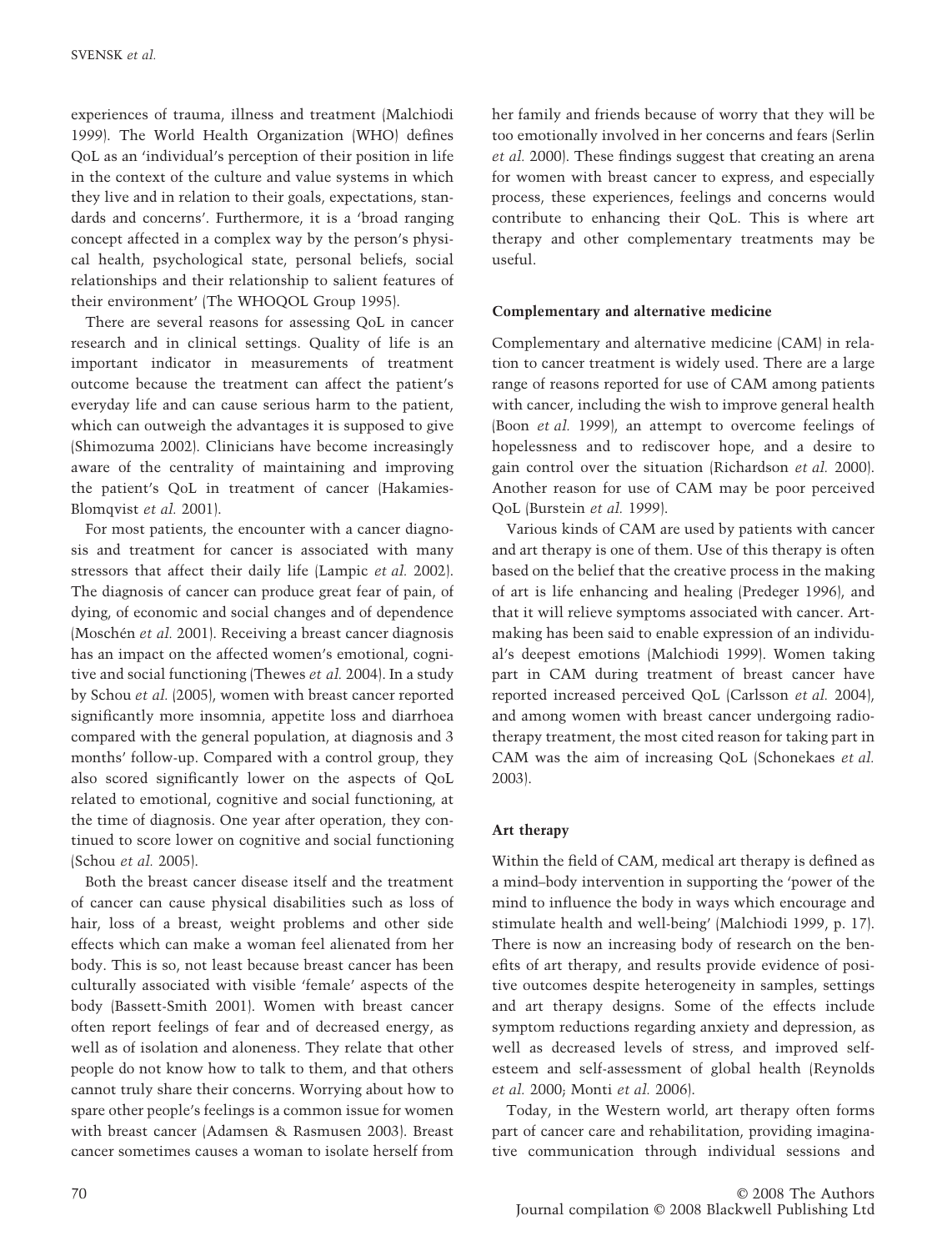|                                                                                      | Intervention group, art therapy $(n = 20)$ | Control group, no art therapy $(n = 21)$ |
|--------------------------------------------------------------------------------------|--------------------------------------------|------------------------------------------|
| Median age                                                                           | 59.5 years                                 | 55 years                                 |
| Married, co-habiting/single household                                                | 17/3                                       | 15/6                                     |
| Zero children/one or more children                                                   | 5/15                                       | 1/20                                     |
| Diagnosis: self-examination/screening                                                | $11/8$ (missing data on 1)                 | $7/13$ (1 other)                         |
| Tumour classification: T1, Tcis/T2-T3*                                               | 13/7                                       | 15/6                                     |
| Mastectomy/breast conserving surgery                                                 | 5/15                                       | 5/16                                     |
| Axillary lymph node dissection/sentinel node or<br>no axillary lymph node dissection | 15/5                                       | $13/6$ (Missing data on 2)               |
| Arm morbidity: yes/no                                                                | 3/17                                       | 4/17                                     |
| Chemotherapy/no chemotherapy                                                         | 9/11                                       | 10/11                                    |
| Hormone therapy/no hormone therapy                                                   | 7/13                                       | 10/11                                    |
| Menopausal status: pre-/post-menopausal                                              | 6/14                                       | 7/14                                     |

#### **Table 1.** Subject characteristics

\*Tcis, cancer *in situ*; T1, tumour < 20 mm; T2, tumour  $21-50$  mm; T3, tumour > 50 mm.

open/closed groups supporting meaning-making processes (Predeger 1996; Malchiodi 1997; Collie *et al.* 2006). Several studies with different designs, including case studies, have been documented (e.g. Pratt & Wood 1998; Malchiodi 1999; Luzzatto & Gabriel 2000; Gabriel *et al.* 2001; Borgmann 2002; Luzzatto *et al.* 2003; Waller & Sibbett 2005). Effects of art therapy in cancer care that have been reported include increased communication, processing of traumatic experiences, reduction of negative symptoms and increased feelings of energy (Luzzatto & Gabriel 2000; Borgmann 2002; Luzzatto *et al.* 2003; Nainis *et al.* 2006).

#### **Art therapy and women with breast cancer**

This study forms part of a larger project on art therapy in women with breast cancer. Previously published results of the main project (Öster *et al*. 2006, 2007) demonstrate improved coping resources among women with a breast cancer diagnosis after participation in individual art therapy. In the first paper (Öster *et al*. 2006), improved coping resources were seen to connect to gender aspects in the lives of women with breast cancer. In the second paper (Öster *et al*. 2007), women in the intervention group, considerably more often than the women in the control group, were able to access ideas and practices that gave legitimacy to an active protection of their own boundaries against demands by others. They were able to do this by making use of repertoires of gendered boundaries, in their narratives about life after the diagnosis. These women also improved their total scores on the Coping Resources Inventory after the art therapy intervention. In Öster *et al.* (2007), we define interpretative repertoires as culturally based rhetoric resources of different origin which people use to make sense of their experiences and organize their everyday life. We argue that the focus on the women's

own experiences in art therapy created opportunities to elaborate, and in a setting that gave legitimacy to their own interpretations. This is in contrast to a large body of mono-vocal medical discourse, which often makes women's own stories invisible (Öster *et al*. 2007).

The aim of the present study was to evaluate the effect of an art therapy intervention during course of radiotherapy treatment, on self-rated QoL among women diagnosed and treated for breast cancer compared with a control group.

## **MATERIALS AND METHODS**

## **Participants**

The participants were 42 Swedish women with nonmetastatic breast cancer referred to the Department of Oncology at Umeå University Hospital, Umeå, Sweden, for post-operative radiotherapy. The selection was consecutive. Women with dementia or severe psychiatric illness were excluded. The median age in the control group was 55 years and in the intervention group, 59.5 years. For detailed subject characteristics, see Table 1.

#### **Procedure**

Participants were randomized to either an intervention group, with five individual art therapy sessions once a week, or a control group. The randomization was computer-generated at the Regional Centre of Oncology at Umeå University. Stratification was done according to whether the patient had received adjuvant chemotherapy before radiotherapy treatment or not. In the main project, all 42 women completed questionnaires assessing coping, QoL, symptoms and self-image in connection with three interview occasions: (1) before randomization and start of radiotherapy; (2) 2 months later; and (3) 6 months later.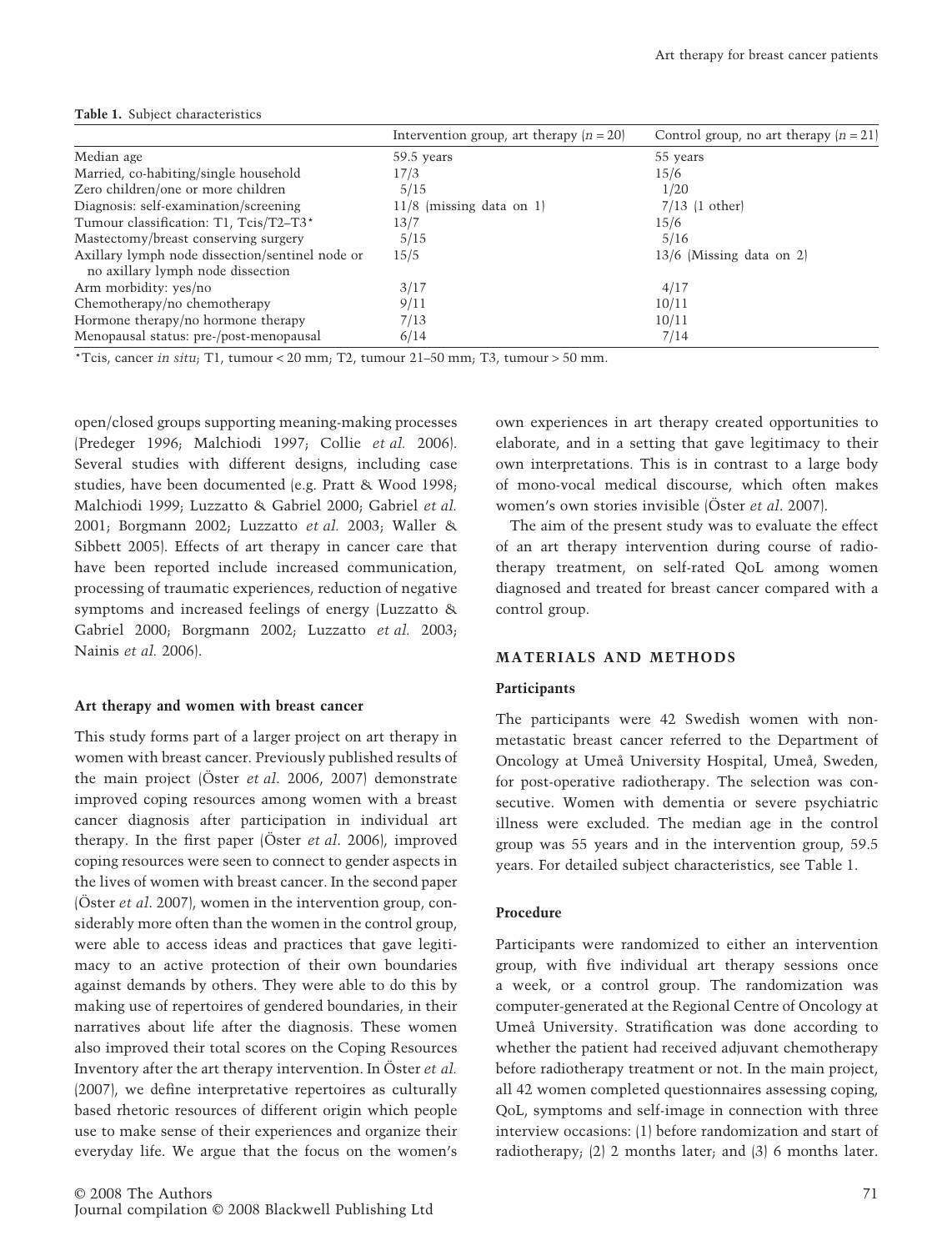The interviews were conducted by an art therapist not leading the art therapy sessions to make the women feel free to express both negative and positive experiences about the participation. The women were also asked to write a weekly diary about their experiences, thoughts and feelings concerning their life situation with breast cancer during their participation in the study.

The present paper focuses on the self-rated QoL assessments (1) before randomization and start of radiotherapy; (2) 2 months later; and (3) 6 months later.

## **Intervention**

The individual art therapy sessions went on for only 5 weeks, because most of the women had to travel long distances and only stayed in Umeå during the 5 weeks of radiotherapy. Each session was led by one of two trained art therapists. The aim of the intervention was to (1) offer time and space for expression and reflection; (2) give support in the process of restoring body image; and  $(3)$ reduce stress and supporting agency. During all sessions, the same materials were offered: sheets of paper, a roll of paper, oil pastels in 48 colours and oil paints, tempera fluid, lead pencils, charcoal, adhesive tape, scissors and paintbrushes. All art therapy sessions were inspired by steps similar to the phenomenological method of art therapy, as presented by Betensky (1995, pp. 14–23). The procedure has been described in detail elsewhere (Öster *et al*. 2006).

One of the 42 participants in the control group was excluded because of incomplete data. Data analyses therefore comprise 41 women, 20 women in the intervention group and 21 in the control group. All women signed a written consent form before participation.

The study was approved by the Ethical Committee at the Medical Faculty, Umeå University (archive No. 99–386).

The present paper focuses on the effect, with regard to self-rated QoL, of an intervention with individual art therapy among women diagnosed and treated for breast cancer.

## **Instruments**

In the present study, QoL was assessed using the Swedish version of the WHO instrument WHOQOL-BREF and of the European Organization for Research and Treatment of Cancer instrument, EORTC Quality of Life Questionnaire (QLQ)-BR23, version 1.0.

The WHOQOL-BREF is an instrument developed by the WHO to measure QoL, for use in clinical trials and other research studies. The instrument is available in over 20 different languages and contains 26 items in total. The instrument is divided into four domains (items 3–26), physical health (seven items), psychological health (six items), social relationships (three items) and the environment (eight items). Two further items, overall QoL and general health, are examined separately. The instrument is designed to be self-administered, and a time frame of 2 weeks is indicated in the assessment. Scores are scaled in a positive direction, with higher scores denoting higher QoL. The WHOQOL instruments are developed collaboratively in several centres worldwide. Not only are they widely field tested, but they are also rigorously tested for validity and reliability (Harper & Power 1998).

The QLQ-BR23, version 1.0, the breast cancer module developed by the EORTC-Quality of Life Group, is meant for use among patients with breast cancer, and is designed to assess QoL in breast cancer patients in conjunction with a generic questionnaire. It comprises 23 questions assessing disease symptoms and treatment side effects related to different treatment modalities, body image, sexual functioning and future perspectives. The instrument consists of four functional scales covering body image, sexual functioning, sexual enjoyment and future perspectives (eight items), and four symptom scales covering systemic therapy side effects, breast symptoms, arm symptoms and feelings associated with hair loss (15 items). The scale is self-administered and a time frame of 1 week is indicated for the overall assessment, with 4 weeks given for the assessment of sexual functioning and sexual enjoyment. A higher score for the functional scale indicates a better level of functioning. A higher score for the symptom scale represents a high level of symptoms/ problems (Aaronson *et al.* 1993; Sprangers *et al.* 1996). The validity of the module has been investigated among patients with breast cancer in several countries, and the results support the clinical and cross-cultural validity of the QLQ-BR23 for assessing specific items related to patients with breast cancer as a supplementary questionnaire (Sprangers *et al.* 1996).

## **Data analysis**

Results are given as means and standard deviation. Raw scores have been transformed to standard scores ranging from 0 to 100, according to the scoring manuals for the two different instruments, WHOQOL-BREF (The WHOQOL Group 1996) and EORTC QLQ-BR23 (Aaronson *et al.* 1993). Data are presented as domain and scale scores. The Mann–Whitney *U*-test was used to test differences between the intervention group and control group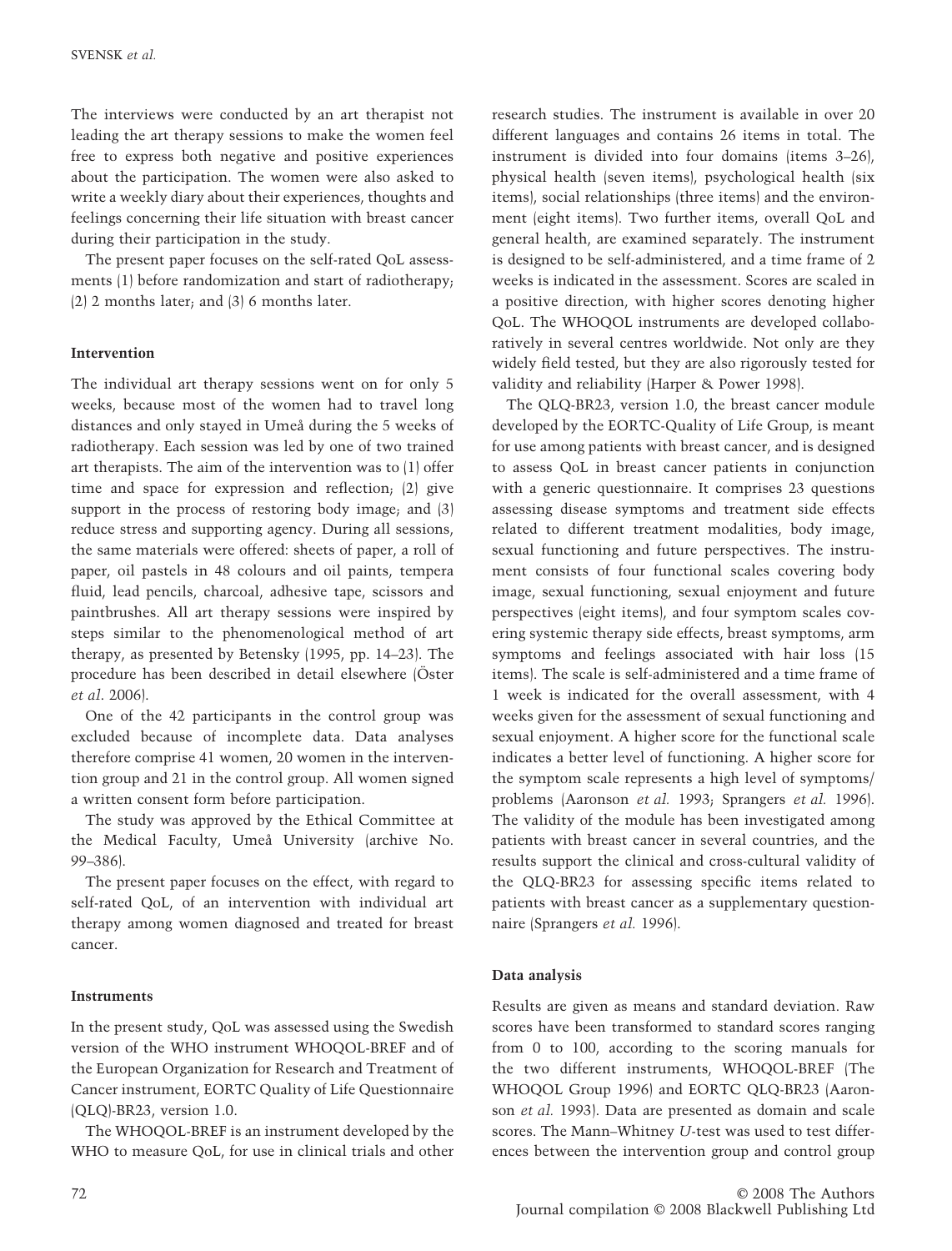on the three measurement occasions. Wilcoxon's signed ranks test was used to test intra-group changes between the first and last measurement occasion. The level of significance was set to 5%. All analyses were performed using the Statistical Package for Social Sciences, version 11.5.

## **RESULTS**

Results for the WHOQOL-BREF instrument indicate that by the third occasion, 6 months after the start of radiotherapy treatment, women who participated in the individual art therapy sessions had significantly improved their overall QoL and general health compared with the control group (Fig. 1). In addition, significant positive scores for the intervention group compared with the control group were shown in the environment domain by the third measurement occasion. A significant positive difference between measurement occasion 1 and measurement occasion 3 was demonstrated within the intervention group in the domains overall QoL, general health, physical health and psychological health. Within the control group, a significant positive difference between measurement occasion 1 and 3 was observed in the domain psychological health. After adjusting for differences in hormone therapy, the differences between the groups still remained. Results for the WHOQOL-BREF instrument are presented in Table 2.

No significant differences could be demonstrated on measurement occasions 1, 2 and 3 between the intervention group and control group based on EORTC QLQ-BR23 assessments. Within the intervention group, a significant positive difference in the domains body image, future per-



**Figure 1.** Results in overall quality of life, assessed using the WHOQOL-BREF in the intervention group  $(n = 20)$  and the control group  $(n = 21)$ , on the first, second and third measurement occasion.

spectives and systematic therapy side effects occurred between measurement occasions 1 and 3. Results for the EORTC QLQ-BR23 instrument are presented in Table 3.

#### **DISCUSSION**

The aim of the present study was to investigate whether an intervention with individual art therapy sessions would affect self-rated experienced QoL among women undergoing radiotherapy treatment of breast cancer. The results indicate that among women in this study population, participation in art therapy significantly affected QoL in a positive direction.

An important consideration when choosing instruments to assess QoL is that they should cover the important issues in the study, and that they should have been validated for their psychometric properties. In addition, they should be brief and easy to administer in order to minimize the burden on the patients (Strömgren *et al.* 2002). It has been recommended to use several different instruments to gain an overall picture of the patient's QoL. Also, it is important that the time frame within which the patient is supposed to report should not exceed 1–2 weeks, because changes over time can be difficult for the patient to summarize (Huisman *et al.* 1997). The instruments in the present study were selected according to general recommendations to use a combination of instruments to gain an in-depth understanding of the patients' experienced QoL (Aaronson 1998), although using many different questionnaires can cause the patient much strain and, consequently, may affect the number of dropouts (Sjödén 1997).

Support for art therapy reducing a broad spectrum of symptoms common in oncology patient populations has been demonstrated. Reported benefits include decreased levels of anxiety, depression and stress, significant improvement of social functioning and moreover, improved QoL (Reynolds *et al.* 2000; Monti *et al.* 2006; Nainis *et al.* 2006). Improved communication with family and friends after taking part in art therapy has been demonstrated by Gabriel *et al.* (2001). Our results with the WHOQOL-BREF instrument, indicating that women who participated in art therapy sessions had significantly improved their overall QoL and general health compared with the control group, confirm results from previous studies (Monti *et al.* 2006; Nainis *et al.* 2006). Within the intervention group, the significant positive differences in the domains overall QoL, general health, physical health and psychological health are in agreement with previous research that has shown that art-making may contribute to maintaining a positive identity among patients with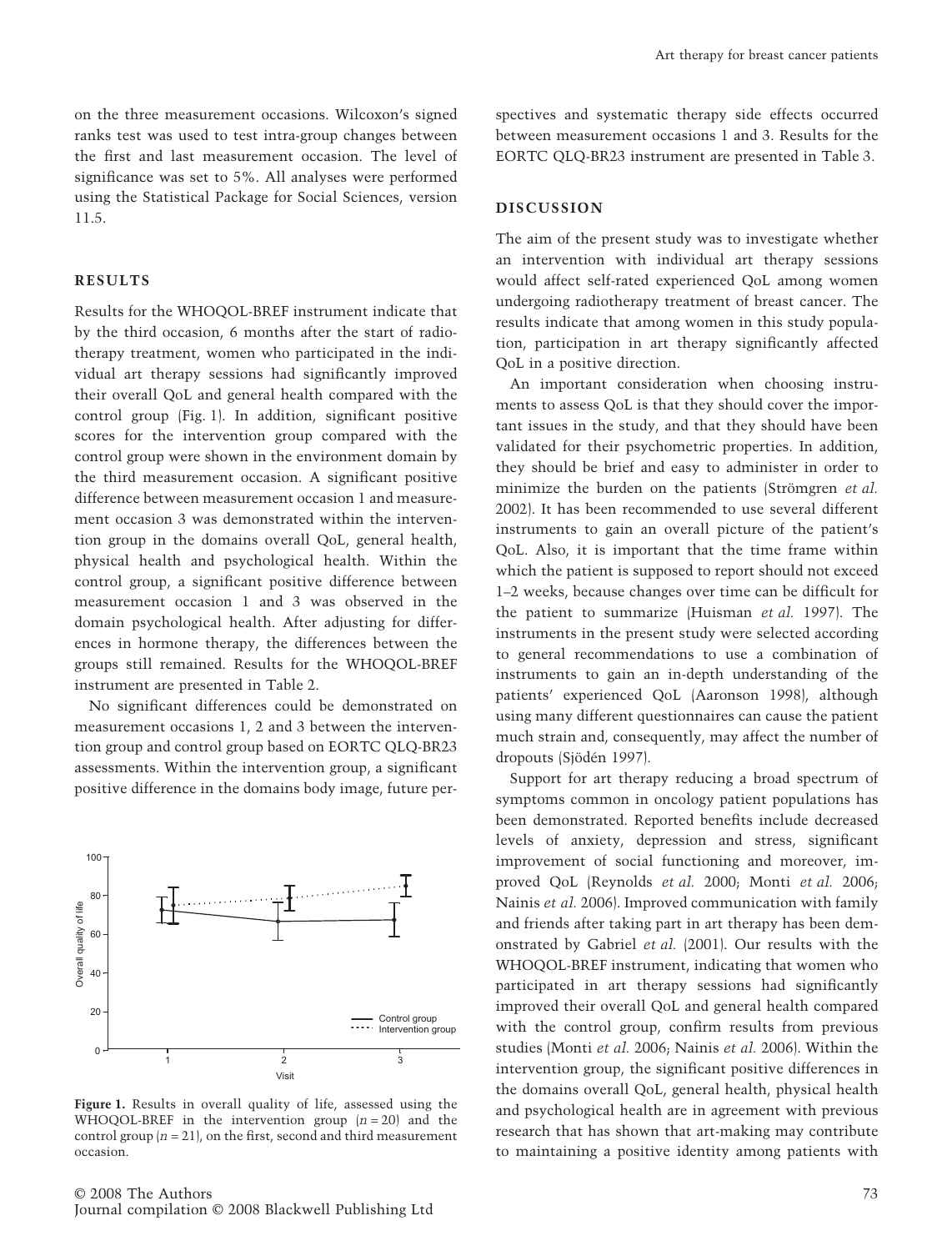| Table 2. Number (n), mean (m) standard scores and standard deviation (SD) for the WHOQOL-BREF instrument administrated in the         |
|---------------------------------------------------------------------------------------------------------------------------------------|
| intervention group and control group on three measurement occasions: (1) before randomization and start of radiotherapy; (2) 2 months |
| later; and (3) 6 months later                                                                                                         |

| Domains              | Intervention/<br>control<br>group $(n)$ | Intervention<br>group<br>(m/SD) | Control<br>group $\langle m/SD \rangle$ | Asymptotic<br>significance<br>(two-tailed)* | Asymptotic<br>significance<br>(two-tailed).<br><b>Intervention+</b> | Asymptotic<br>significance<br>(two-tailed).<br>Control <sup>#</sup> |
|----------------------|-----------------------------------------|---------------------------------|-----------------------------------------|---------------------------------------------|---------------------------------------------------------------------|---------------------------------------------------------------------|
| Overall OoL          |                                         |                                 |                                         |                                             |                                                                     |                                                                     |
| Occasion 1           | 20/21                                   | 75.00/21.46                     | 72.62/15.62                             | n.s.                                        |                                                                     |                                                                     |
| Occasion 2           | 20/21                                   | 78.75/14.68                     | 66.67/22.82                             | n.s.                                        |                                                                     |                                                                     |
| Occasion 3           | 20/20                                   | 85.00/12.57                     | 67.50/20.03                             | 0.003                                       | 0.033                                                               | n.s.                                                                |
| General health       |                                         |                                 |                                         |                                             |                                                                     |                                                                     |
| Occasion 1           | 20/21                                   | 57.50/24.47                     | 59.52/24.34                             | n.s.                                        |                                                                     |                                                                     |
| Occasion 2           | 20/21                                   | 65.00/26.16                     | 54.76/25.76                             | n.s.                                        |                                                                     |                                                                     |
| Occasion 3           | 20/20                                   | 71.25/20.32                     | 55.00/23.79                             | 0.024                                       | 0.008                                                               | n.s.                                                                |
| Physical health      |                                         |                                 |                                         |                                             |                                                                     |                                                                     |
| Occasion 1           | 20/21                                   | 69.82/14.91                     | 65.31/17.06                             | n.s.                                        |                                                                     |                                                                     |
| Occasion 2           | 20/21                                   | 68.75/13.51                     | 61.39/19.71                             | n.s.                                        |                                                                     |                                                                     |
| Occasion 3           | 20/20                                   | 74.82 /13.33                    | 63.93/19.80                             | n.s.                                        | 0.042                                                               | n.s.                                                                |
| Psychological health |                                         |                                 |                                         |                                             |                                                                     |                                                                     |
| Occasion 1           | 20/21                                   | 69.17/9.69                      | 64.88/13.08                             | n.s.                                        |                                                                     |                                                                     |
| Occasion 2           | 20/21                                   | 70.83/15.29                     | 63.69/15.87                             | n.s.                                        |                                                                     |                                                                     |
| Occasion 3           | 20/20                                   | 73.96/10.28                     | 69.38/13.13                             | n.s.                                        | 0.045                                                               | 0.015                                                               |
| Social relationships |                                         |                                 |                                         |                                             |                                                                     |                                                                     |
| Occasion 1           | 20/21                                   | 78.33/12.80                     | 73.41/14.34                             | n.s.                                        |                                                                     |                                                                     |
| Occasion 2           | 20/21                                   | 74.58/14.43                     | 69.44/15.66                             | n.s.                                        |                                                                     |                                                                     |
| Occasion 3           | 20/20                                   | 77.50/12.99                     | 71.67/16.31                             | n.s.                                        | n.s.                                                                | n.s.                                                                |
| Environment          |                                         |                                 |                                         |                                             |                                                                     |                                                                     |
| Occasion 1           | 20/21                                   | 75.04/7.89                      | 70.68/10.43                             | n.s.                                        |                                                                     |                                                                     |
| Occasion 2           | 20/21                                   | 72.86/13.01                     | 69.20/11.06                             | n.s.                                        |                                                                     |                                                                     |
| Occasion 3           | 20/20                                   | 74.69/8.54                      | 68.59/11.58                             | 0.034                                       | n.s.                                                                | n.s.                                                                |

Results were calculated using the Mann–Whitney *U*-test, a non-parametric test of differences between the intervention group and the control group. Wilcoxon's signed ranks test was used to test for significant intra-group changes between measurement occasions 1 and 3.

\*Between the groups at measurement occasion 1, 2 and 3.

†Within the intervention group.

‡Within the control group.

n.s., non-significant; QoL, quality of life; WHOQOL-BREF, World Health Organization QOL-BREF.

cancer (Reynolds & Prior 2006) and provide a way of dealing with pain, improving the sense of well-being. In addition, art therapy could offer an opportunity for women with cancer to interpret their experiences and give these interpretations acceptance and legitimacy. This may translate into a greater sense of control in the new life situation (Heywood 2003). Such issues and their gender dimensions are dealt with in another paper on this project (Öster *et al*. 2007).

Within the intervention group, significant positive differences could be demonstrated in the domains body image and future perspectives, assessed using the EORTC QLQ-BR23. The focus of supportive–expressive therapy includes mourning the losses that the cancer disease brings and adjusting to a changed body image. The confrontation with cancer can make the patient develop greater clarity about personal values and goals in life. Expressive therapy has the potential to enhance QoL concerning future perspectives. It can help patients develop new goals, and discover that they want to live life as fully as possible despite the cancer diagnosis (Serlin *et al.* 2000). Body image has been shown to have an impact on the possibility of expressing negative feelings, as well as on social support and self-efficacy in coping with breast cancer (Pikler & Winterowd 2003). The EORTC QLQ-BR23 instrument demonstrates no significant differences in absolute values between the intervention group and the control group and may suggest that patients can adapt to treatment side effects, and change the meaning of aspects related to QoL as a result of an event such as treatment for cancer. Symptoms commonly reported by patients may become worse over time but have decreased importance for the individual, a phenomenon called 'response shift' (Jansen *et al.* 2001).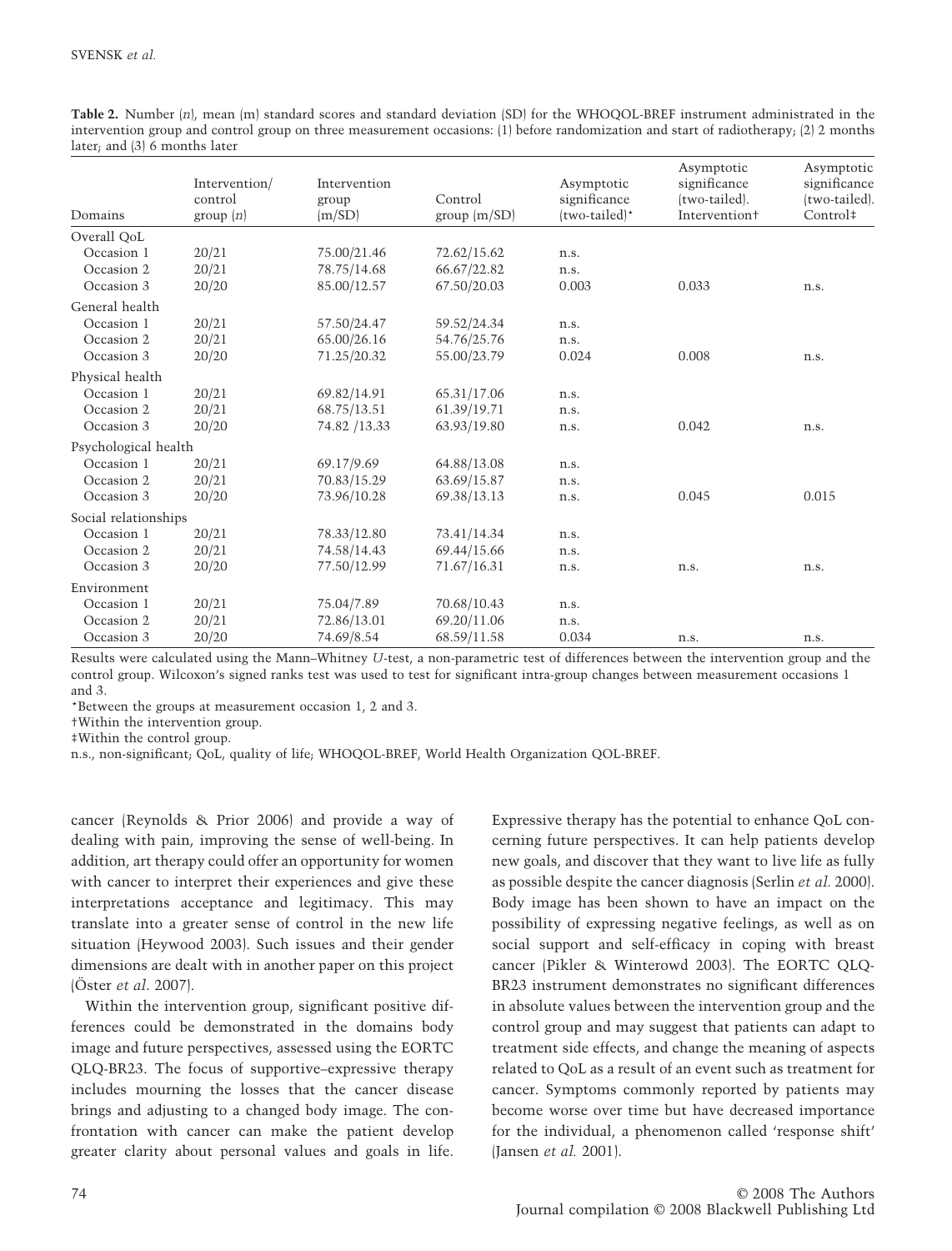**Table 3.** Number(*n*), mean (m) standard scores and standard deviation (SD) for the EORTC QLQ-BR23 instrument administrated in the intervention group and control group on the first, second and third measurement occasions: (1) before randomization and start of radiotherapy; (2) 2 months later; and (3) 6 months later

|                                 | Intervention/<br>control | Intervention<br>group | Control<br>group | Asymptotic<br>significance | Asymptotic<br>significance<br>(two-tailed). | Asymptotic<br>significance<br>(two-tailed). |
|---------------------------------|--------------------------|-----------------------|------------------|----------------------------|---------------------------------------------|---------------------------------------------|
| Domains                         | group(n)                 | (m/SD)                | (m/SD)           | (two-tailed)*              | Intervention <sup>+</sup>                   | Control‡                                    |
| Body image                      |                          |                       |                  |                            |                                             |                                             |
| Occasion 1                      | 20/21                    | 82.08/22.18           | 74.21/31.28      | n.s.                       |                                             |                                             |
| Occasion 2                      | 20/21                    | 81.67/24.57           | 80.95/20.77      | n.s.                       |                                             |                                             |
| Occasion 3                      | 20/21                    | 91.25/12.82           | 83.33/27.64      | n.s.                       | 0.027                                       | n.s.                                        |
| Sexual functioning              |                          |                       |                  |                            |                                             |                                             |
| Occasion 1                      | 19/20                    | 25.44/19.54           | 25.00/21.97      | n.s.                       |                                             |                                             |
| Occasion 2                      | 19/21                    | 38.60/24.88           | 30.16/28.20      | n.s.                       |                                             |                                             |
| Occasion 3                      | 19/20                    | 34.21/24.52           | 28.33/26.55      | n.s.                       | n.s.                                        | n.s.                                        |
| Sexual enjoyment                |                          |                       |                  |                            |                                             |                                             |
| Occasion 1                      | 13/10                    | 56.41/25.04           | 50.00/32.39      | n.s.                       |                                             |                                             |
| Occasion 2                      | 16/13                    | 56.25/26.44           | 53.85/25.60      | n.s.                       |                                             |                                             |
| Occasion 3                      | 14/12                    | 69.05/24.34           | 72.22/27.83      | n.s.                       | n.s.                                        | n.s.                                        |
| Future perspectives             |                          |                       |                  |                            |                                             |                                             |
| Occasion 1                      | 20/21                    | 53.33/27.36           | 57.14/30.08      | n.s.                       |                                             |                                             |
| Occasion 2                      | 20/21                    | 56.67/28.82           | 63.49/27.70      | n.s.                       |                                             |                                             |
| Occasion 3                      | 20/21                    | 71.67/19.57           | 60.32/27.12      | n.s.                       | 0.016                                       | n.s.                                        |
| Systematic therapy side effects |                          |                       |                  |                            |                                             |                                             |
| Occasion 1                      | 20/21                    | 16.94/11.36           | 19.95/16.74      | n.s.                       |                                             |                                             |
| Occasion 2                      | 20/21                    | 14.76/11.13           | 20.33/12.23      | n.s.                       |                                             |                                             |
| Occasion 3                      | 20/21                    | 10.24/7.61            | 14.97/12.71      | n.s.                       | 0.006                                       | n.s.                                        |
| Breast symptoms                 |                          |                       |                  |                            |                                             |                                             |
| Occasion 1                      | 20/21                    | 15.42/12.76           | 15.48/14.26      | n.s.                       |                                             |                                             |
| Occasion 2                      | 20/21                    | 20.42/16.10           | 21.03/14.58      | n.s.                       |                                             |                                             |
| Occasion 3                      | 20/21                    | 17.08/11.30           | 20.63/17.80      | n.s.                       | n.s.                                        | n.s.                                        |
| Arm symptoms                    |                          |                       |                  |                            |                                             |                                             |
| Occasion 1                      | 20/21                    | 16.11/20.23           | 21.16/21.05      | n.s.                       |                                             |                                             |
| Occasion 2                      | 20/21                    | 16.11/21.77           | 26.46/29.71      | n.s.                       |                                             |                                             |
| Occasion 3                      | 20/21                    | 15.56/20.52           | 18.52/17.33      | n.s.                       | n.s.                                        | n.s.                                        |
| Upset by hair loss              |                          |                       |                  |                            |                                             |                                             |
| Occasion 1                      | 3/2                      | 44.44/50.92           | 16.67/23.57      | n.s.                       |                                             |                                             |
| Occasion 2                      | 3/2                      | 11.11/19.25           | 50.00/23.57      | n.s.                       |                                             |                                             |
| Occasion 3                      | 4/2                      | 25.00/16.67           | 50.00/70.71      | n.s.                       | n.s.                                        | No valid pairs                              |

Results were calculated using the Mann–Whitney *U*-test, a non-parametric test of differences between the intervention group and the control group. Wilcoxon's signed ranks test was used to test for significant intra-group changes between measurement occasions 1 and 3.

\*Between the groups at measurement occasion 1, 2 and 3.

†Within the intervention group.

‡Within the control group.

EORTC, European Organization for Research and Treatment of Cancer; n.s., non-significant; QLQ, Quality of Life Questionnaire; QoL, quality of life.

In studies of women with breast cancer, art therapy has been found to help them confront experiences of loss, bodily changes, social relations affecting their identity, and existential questions (Predeger 1996; Malchiodi 1997; Waller & Sibbett 2005). In our art therapy intervention, the women were given opportunities to explore, process and reflect on both breast cancer-related experiences and experiences regarding their social and marital relations. The results of our studies suggest that the women, through image-making and reflection on their images,

were able to give legitimacy to their own interpretations and experiences (Öster *et al*. 2007). Art therapy served as a tool that helped the women recognize and question traditionally gendered limits and boundaries. Such limitations have traditionally been stronger for women than for men, while allowing less boundary protection compared to men (Kaschak 1992).

Support for positive effects of art therapy, including improvement in global health, and decreased stress, anxiety and depression, is presented in a review of the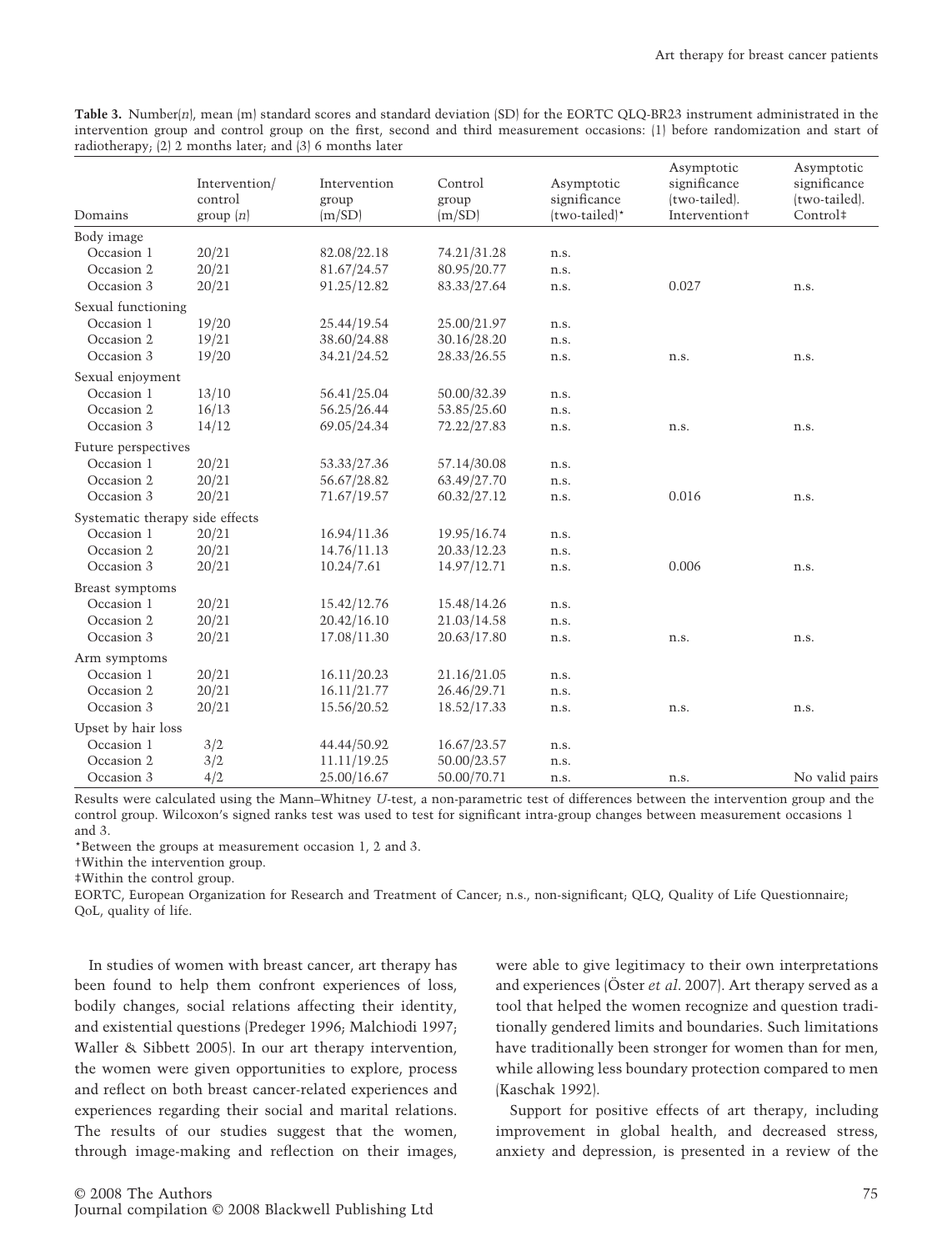literature consisting of 17 studies, even if the non-uniform designs make it difficult to draw specific conclusions about the effects of art therapy interventions in a specific patient population (Reynolds *et al.* 2000).

The results on overall QoL and general health (WHOQOL-BREF), among the women in the present study who participated in the individual art therapy sessions, can be taken as an indicator of experienced wellness and may reflect the success of art therapy interventions; however, it is difficult to express the subjective concept of QoL in a quantitative, objective way (Shimozuma 2002). Since quantitative data cannot give insight into processes underlying assessments in questionnaires, we also included qualitative data in the study (interviews, diary entries and images from the art therapy sessions). For analysis of the qualitative data, see Öster *et al.* (2007).

Because of the entire project's design, with analysis of both qualitative (interviews and diary entries) and quantitative data (questionnaires), it was not possible to include a large patient material in the study. Nor was it possible to perform a multi-centre study using this approach. However, we found it important to use a randomized design since very few studies using art therapy in a randomized design, and none in oncology, had been published at the start of this project. Despite the small study population in the present study, significant differences emerged between the intervention group, who took part in art therapy, and the control group, with regard to several aspects of QoL. These findings are supported by significant positive differences, with higher experienced QoL and general health within the intervention group. The results point to the necessity for further investigation, with larger groups included.

It is important that healthcare professionals as well as art therapists be aware of the complex and contradictory nature of cultural expectations surrounding women with breast cancer, and of the personal consequences of these. Such awareness can equip professionals both to better support women patients' struggles with limiting, culturally gendered discourse, and to acknowledge diversity (Öster *et al*. 2007). Our studies provide a good basis for further research, with similar or different art therapy designs, in various patient populations. Further research will be able to take into account setting, gender, ethnicity, social background, age and other demographic variables.

In conclusion, this study shows that art therapy as a complementary therapy can play an important role in routine practice for women with breast cancer. The results from our studies, taken together, strongly support art therapy as a powerful tool in rehabilitation of patients with breast cancer and, presumably, also in the care of patients with other types of cancer.

## **ACKNOWLEDGEMENTS**

This project was supported by funding from the Swedish Research Council, the County Council of Västerbotten (Dagmanprojektet), the Association for Cancer and Traffic Victims, the Elsa and Folke Sandberg Fund for Medical Research, the Medical Faculty of Umeå University and the Cancer Research Foundation at the University of Umeå. We would like to thank all the women who participated in the study. Our thanks also go to Ulla Sandgren, of the Department of Oncology, for the help with administration in the recruitment of patients; Björn Tavelin, statistician at the Department of Radiation Sciences, for the help with the statistical analyses; Ulf Isaksson of the Department of Nursing at Umeå University, for the help with data processing; and Outi Häggqvist, of the Department of Nursing, Umeå University, for the help in the literature search.

## **REFERENCES**

- Aaronson N.K. (1998) Quality of life: what is it? How should it be measured? *Oncology* **2**, 69–74.
- Aaronson N.K., Ahmedzai S., Bergman B., Bullinger M., Cull A., Duez N., Filiberti A., Flechtner H., Fleishman S.B., De Haes J.C., Kaasa S., Klee M., Osboa D., Razavi D., Rofe P.B., Schraub S., Sneeuw K., Sullivan M., Takeda F., for the European Organization for Research Treatment of Cancer Study Group on Quality of Life. (1993) The European Organization for Research and Treatment of Cancer QLQ-C30: a quality-of-life instrument for use in international clinical trials in oncology. *Journal of National Cancer Institute* **85**, 365–376.
- Adamsen L. & Rasmusen J.M. (2003) Exploring and encouraging through social interaction. *Cancer Nursing* **26**, 28–36.
- Bassett-Smith J. (2001) *Women with breast cancer and their living in and through discourses: a feminist post-modern study*. Dissertation for the degree of Doctor of Philosophy in the School of Nursing. University of Victoria, Canada.
- Betensky M.G. (1995) *What Do You See? Phenomenology of Therapeutic Art Expression*, 1st edn. Jessica Kingsley Publishers, London, UK.
- Boon H., Stewart M. & Kennard M.A. (1999) Use of complementary/alternative medicine by breast cancer survivors in Ontario: prevalence and perceptions. *Journal of Clinical Oncology* **18**, 2515–2521.
- Borgmann E. (2002) Art therapy with three women diagnosed with cancer. *The Arts in Psychotherapy* **29**, 245–251.
- Burstein H.J., Gelber S. & Guadagnoli E. (1999) Use of alternative medicine by women with early-stage breast cancer. *New England Journal of Medicine* **340**, 1733–1739.
- Carlsson M., Arman M., Backman M., Flatters U., Hatschek T. & Hamrin E. (2004) Evaluation of quality of life/life satisfaction in women with breast cancer in complementary and conventional care. *Acta Oncologica* **43**, 27–34.
- Collie K., Bottorff J.L. & Long B.C. (2006) A narrative view of art therapy and art making by women with breast cancer. *Journal of Health Psychology* **11**, 761–775.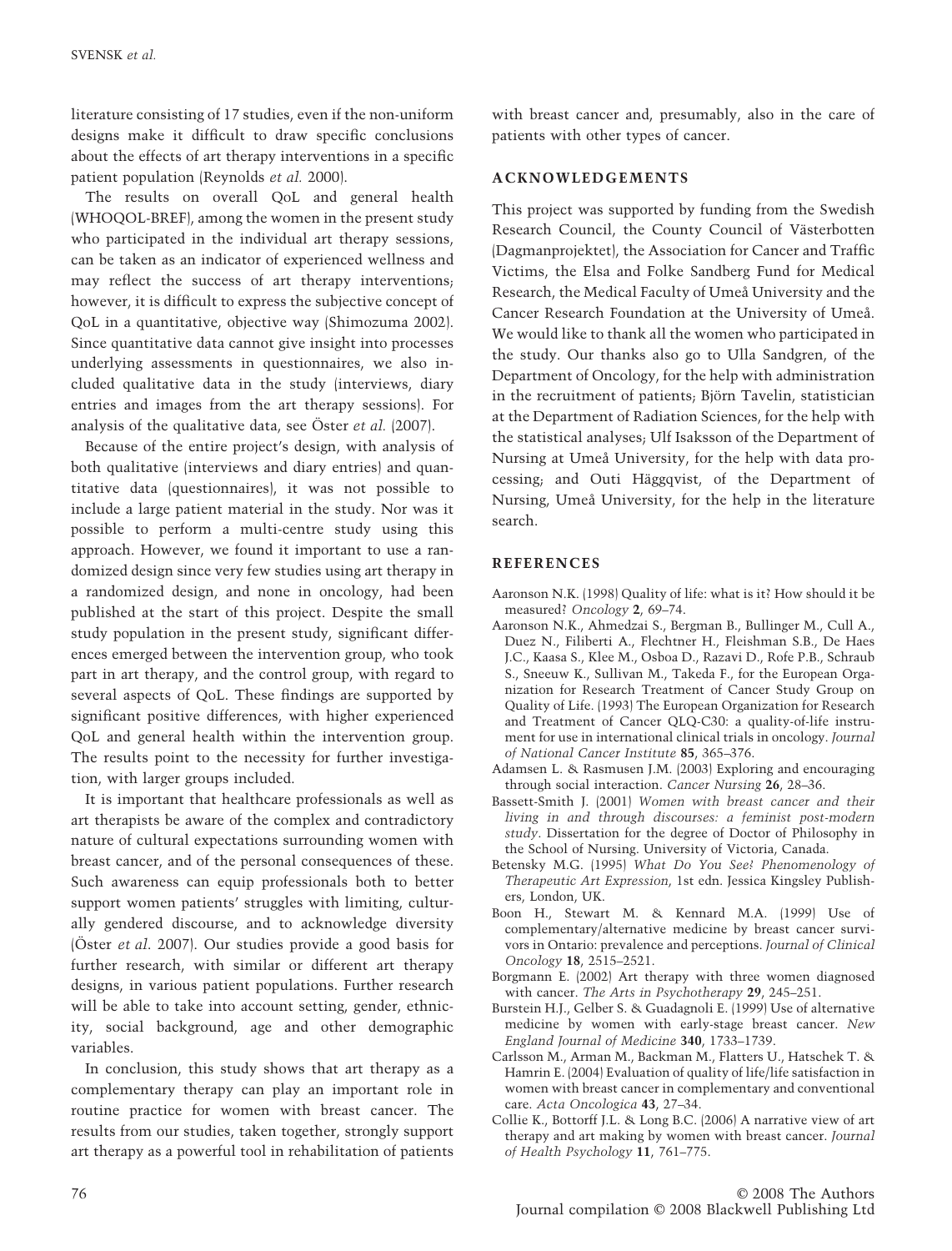- Gabriel B., Bromberg E., Vandenbovenkamp J., Walka P., Kornblitz B. & Luzzatto P. (2001) Art therapy with adult bone marrow transplant patients in isolation: a pilot study. *Psycho-Oncology* **10**, 114–123.
- Hakamies-Blomqvist L., Louma M.L., Sjöström J., Pluzanska A., Sjödin M., Mouridsen H., Östenstad B., Mjaaland I., Ottosson S., Bergh J., Malmström P.O. & Blomqvist C. (2001) Timing of quality of life (QoL) assessments as a source of error in oncological trials. *Journal of Advanced Nursing* **35**, 709–716.
- Harper A. & Power M. (1998) Development of the World Health Organization WHOQOL-BREF Quality of Life assessment. *Psychology Medicine* **28**, 551–558.
- Heywood K. (2003) Introducing art therapy into the Christie Hospital Manchester UK 2001–2002. *Complementary Therapies in Nursing and Midwifery* **9**, 125–132.
- Huisman S.J., Van Dam F.S.A. & Aaronson N.K. (1997) On measuring complaints of cancer patients: some remarks on the time span of the question. *The Quality of Life of Cancer Patients i Komplekst og varieret*. Studentlitteratur, Lund, Sweden.
- Jansen S.J.T., Stiggelbout A.M., Nooij E.M. & Kievit J. (2001) Response shift in quality of life measurement in early-stage breast cancer patients undergoing radiotherapy. *Quality of Life Research* **9**, 603–615.
- Kaschak E. (1992) *Engendered Lives. A New Psychology of Women's Experience*. BasicBooks, New York, USA.
- Lampic C., Thurfjell E., Bergh J., Carlsson M. & Sjödén P.O. (2002) Life values before versus after a breast cancer diagnosis. *Research in Nursing and Health* **25**, 89–98.
- Luzzatto P. & Gabriel B. (2000) The creative journey: a model for short-term group art therapy with posttreatment cancer patients. *Art Therapy: Journal of the American Art Therapy Association* **17**, 265–269.
- Luzzatto P., Sereno V. & Capps R. (2003) A communication tool for cancer patients with pain: the art therapy technique of the body outline. *Palliative and Supportive Care* **1**, 135–142.
- Malchiodi C.A. (1997) Invasive art: art as empowerment for women with breast cancer. In: *Feminist Approaches to Art Therapy*, 1st edn (ed. Hogan S.), pp. 49–64. Routledge, London, UK.
- Malchiodi C.A. (1999) *Medical Art Therapy with Adults*. Jessica Kingsley Publishers, London, UK.
- Monti D.A., Peterson C., Shakin Kunkel E.J., Hauck W.W., Pequignot E., Rhodes L. & Brainard G.C. (2006) A randomized controlled trial of mindfulness-based art therapy (MBAT) for women with cancer. *Psycho-Oncology* **15**, 363–373.
- Moschén R., Kemmler G., Schweigkofler H., Holzner B., Dunser M., Richter R., Wolfgang Fleischhacker W. & Sperner-Unterweger B. (2001) Use of alternative/complementary therapy in breast cancer patients – a psychological perspective. *Support Care Cancer* **9**, 267–274.
- Nainis N., Paice J.A., Ratner J., Wirth J.H., Lai J. & Shott S. (2006) Relieving symptoms in cancer: innovative use of art therapy. *Journal of Pain and Symptom Management* **31**, 162– 169.
- Pikler V. & Winterowd C. (2003) Racial and body image differences in coping for women diagnosed with breast cancer. *Health Psychology* **6**, 632–637.
- Pratt M. & Wood J.M. (1998) *Art Therapy in Palliative Care*. Routledge, London, UK.
- Predeger E. (1996) Womanspirit: a journey into healing through art in breast cancer. *Advances in Nursing Science* **18**, 48–58.
- Reynolds F. & Prior S. (2006) The role of art-making in identity maintenance: case studies of people living with cancer. *European Journal of Cancer Care* **15**, 333–341.
- Reynolds M.W., Nabors L. & Quinlan A. (2000) The effectiveness of art therapy: does it work? *Art Therapy: Journal of the American Art Therapy Association* **17**, 207–213.
- Richardson M.A., Sanders T., Palmer J.L., Greisinger A. & Singletary S.E. (2000) Complementary/alternative medicine use in a comprehensive cancer center and the implications for oncology. *Journal of Clinical Oncology* **13**, 2505–2514.
- Schonekaes K., Micke O., Mucke R., Buntzel J., Glatzel M., Bruns F. & Kisters K. (2003) Use of complementary/alternative therapy methods by patients with breast cancer. *Forsch Komplementarmed Klass Naturheilkd* **10**, 304–308.
- Schou I., Ekeberg Ö., Sandvik L., Hjermstad J.M. & Ruland C.M. (2005) Multiple predictors of health-related quality of life in early stage breast cancer. Data from a year follow-up study compared with the general population. *Quality of Life Research* **14**, 1813–1823.
- Serlin I.A., Classen C., Frances B. & Angell K. (2000) Symposium: support groups for women with breast cancer: traditional and alternative expressive approaches. *The Arts in Psychotherapy* **27**, 123–138.
- Shimozuma K. (2002) Quality of life assessment. *Breast Cancer* **9**, 100–106.
- Sjödén P.O. (1997) Livskvalitetsmätning I onkologisk forskning och vård. In: *Komplekst og Variert* (eds Hansen H.P. & Tishelman C.), pp. 20–32. Studentlitteratur, Lund, Sweden.
- Sprangers M.A., Groenvold M., Arraras J.I., Franklin J., Te Velde A., Muller M., Franzini L., Williams A., De Haes H.C., Hopwood P., Cull A. & Aaronson N.K. (1996) The European Organization for Treatment of Cancer breast cancer-specific quality-of-life questionnaire module: first results from a threecountry field study. *Journal of Clinical Oncology* **14**, 2756– 2768.
- Strömgren A.S., Groenvold M., Pedersen L., Olsen A.K. & Sjogren P. (2002) Symptomatology of cancer patients in palliative care: content validation of self-assessment questionnaires against medical records. *European Journal of Cancer* **38**, 788–794.
- The WHOQOL Group (1995). The World Health Organization Quality of Life assessment (WHOQOL): position paper from the World Health Organization. *Social Sciences and Medicine* **41**, 1403–1409.
- The WHOQOL Group (1996). WHOQOL-BREF manual for introduction, administration and scoring, version December 1996, Geneva, Switzerland.
- Thewes B., Butow P., Girgis A. & Pendlebury S. (2004) Assessment of unmet needs among survivors of breast cancer. *Journal of Psychosocial Oncology* **22**, 51–73.
- Waller D. & Sibbett C. (2005) *Art Therapy and Cancer Care*. Open University Press, London, UK.
- Öster I., Svensk A.C., Magnusson E., Egberg Thyme K., Sjödin M., Åström S. & Lindh J. (2006) Art therapy improves coping resources: a randomized controlled study among women with breast cancer. *Palliative and Supportive Care* **4**, 57–64.
- Öster I., Magnusson E., Egberg Thyme K., Lindh J. & Åström S. (2007) Art therapy for women with breast cancer: the therapeutic consequences of boundary strengthening. *The Arts in Psychotherapy* **34**, 277–288.